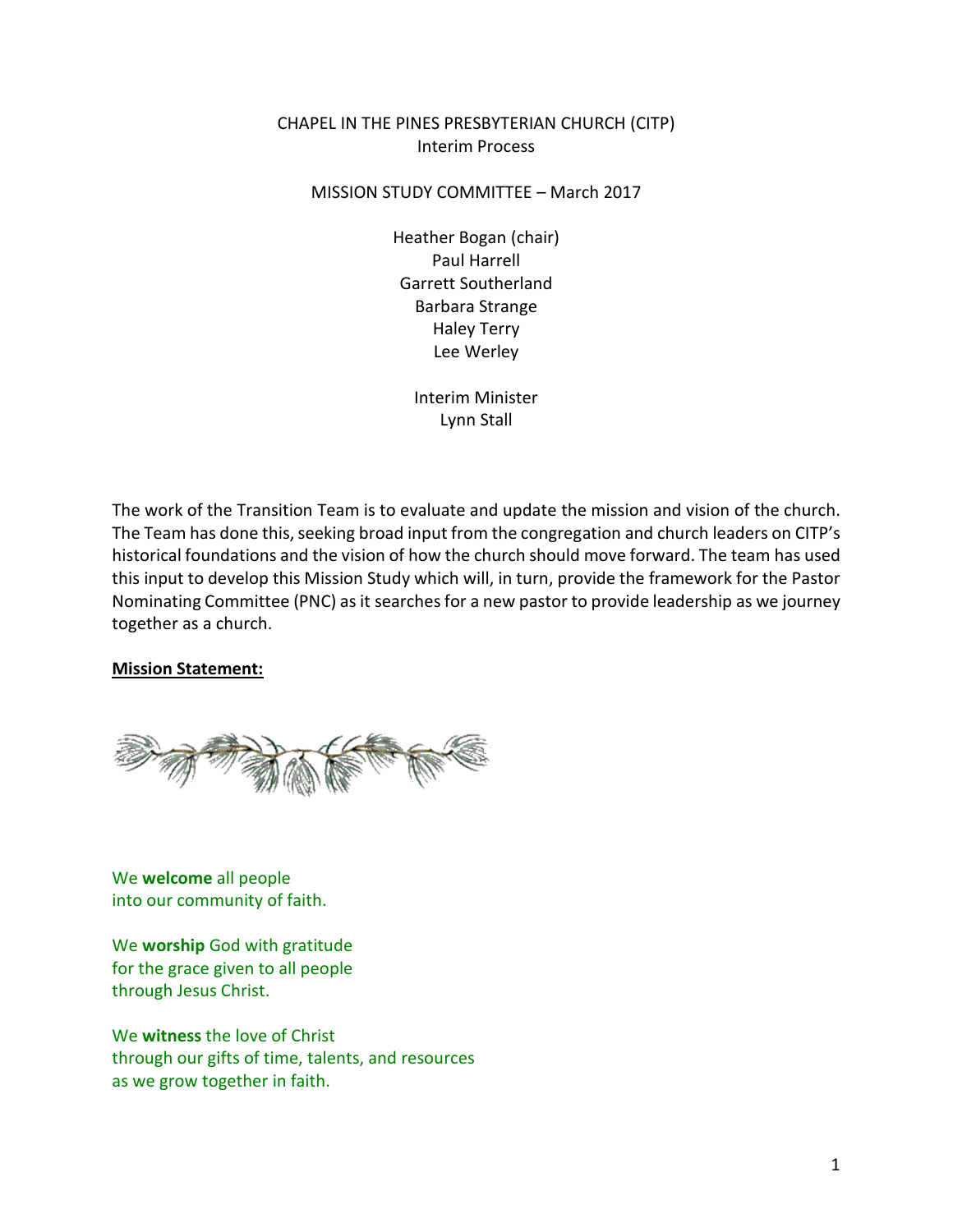

**Core Values**: We are first a house of worship that God built, and we are to provide a wonderful space, place, and message for our community and those around us and very importantly, our worship charges us to go into the community and make a difference.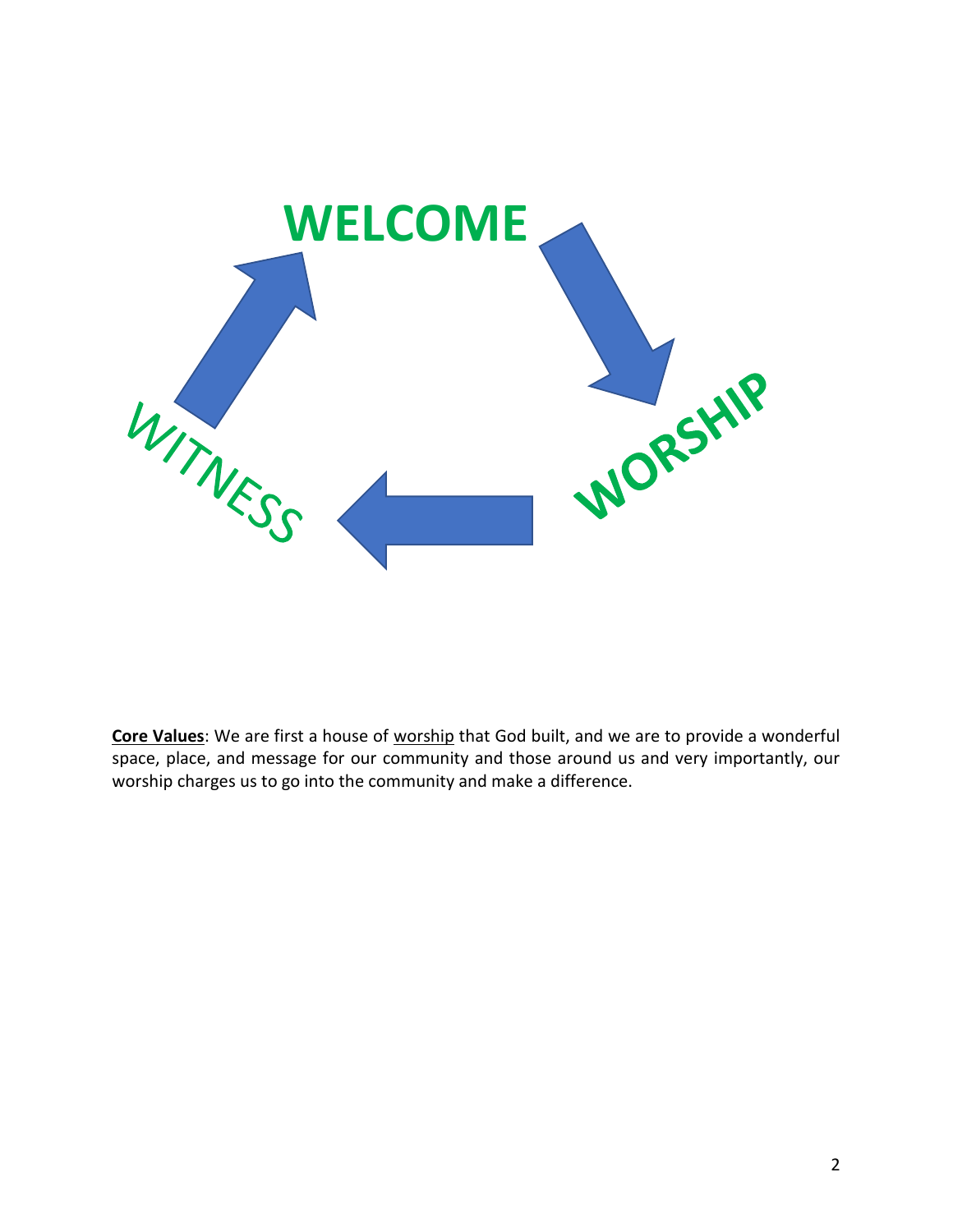#### **BRIEF HISTORY**

University Presbyterian Church (UPC) and a task force began meeting in the fall of 2002 and continued through 2004 to explore the possibility of a new church development in northern Chatham County. In 2005, the group developed a mission statement, wrote a grant proposal, and developed a ministry plan for the new church. Three Task Force members (Bill Browder, Mary Donna Pond, and Rickie Howard) and Mindy Douglas, Associate Pastor of UPC, presented a financial plan and met with local Presbyterian churches to enlist support and greater focus for their ideas. The group sent target letters to UPC members in the general geographic area of the new church and made follow-up phone calls.

The first public meeting for those interested in the new church in Chatham County met at UPC in April 2005 and they continued to gather through the summer. Vesper services were started in October 2005 at Talking Trees pavilion and later moved to Summit Governors Village Community Room. Reverend Mindy Douglas became the Organizing Pastor in February 2006. In March 2006 the first morning worship was held at Captain John's Dockside Restaurant. During this initial phase, services were held on the first, third and fifth Sundays and on the second and fourth Sundays the congregation visited other area churches together.

On June 4, 2006, the first members were received, on June  $11<sup>th</sup>$  the members from University Presbyterian Church were commissioned at UPC. Regular Sunday worship began September 2006, including a children's Sunday school. The official launch for Chapel in the Pines was Sunday October 1, 2006; it was attended by more than 100 people. 100% of the members made pledges for the 2007 budget. In early 2007, the church moved Sunday services to North Chatham School.

On May 4, 2008 Chapel in the Pines Presbyterian Church, USA was chartered; first elders and deacons were ordained/installed; and The Reverend Mindy Douglas was installed as the first pastor. By August 2008, the 100<sup>th</sup> member was received. In January 2009, the church purchased 12 acres of land on Great Ridge Parkway, adjacent to the Briar Chapel development. The land was sold to the church by Bob and Shirley Lindley, members of Pittsboro Presbyterian Church.

CITP successfully completed a campaign to raise building funds in June 2010. The ceremonial groundbreaking was held in February 2011. The first worship service in the new building was on December 11, 2011; it was attended by more than 200 people. Two subsequent capital campaigns have been held to pay down the debt and build a new fellowship hall which is currently under construction.

Mindy Douglas accepted a call to be Pastor of First Presbyterian Church in Durham, NC, leaving in April 2016. She had served for 10 years as Founding Pastor at CITP. A task force was formed by session to select an Interim Pastor. In July 2016, The Reverend Dr. B. Lynn Stall began serving in that capacity. Since her arrival, 17 new members have been received. At the end of 2016, the membership was 183.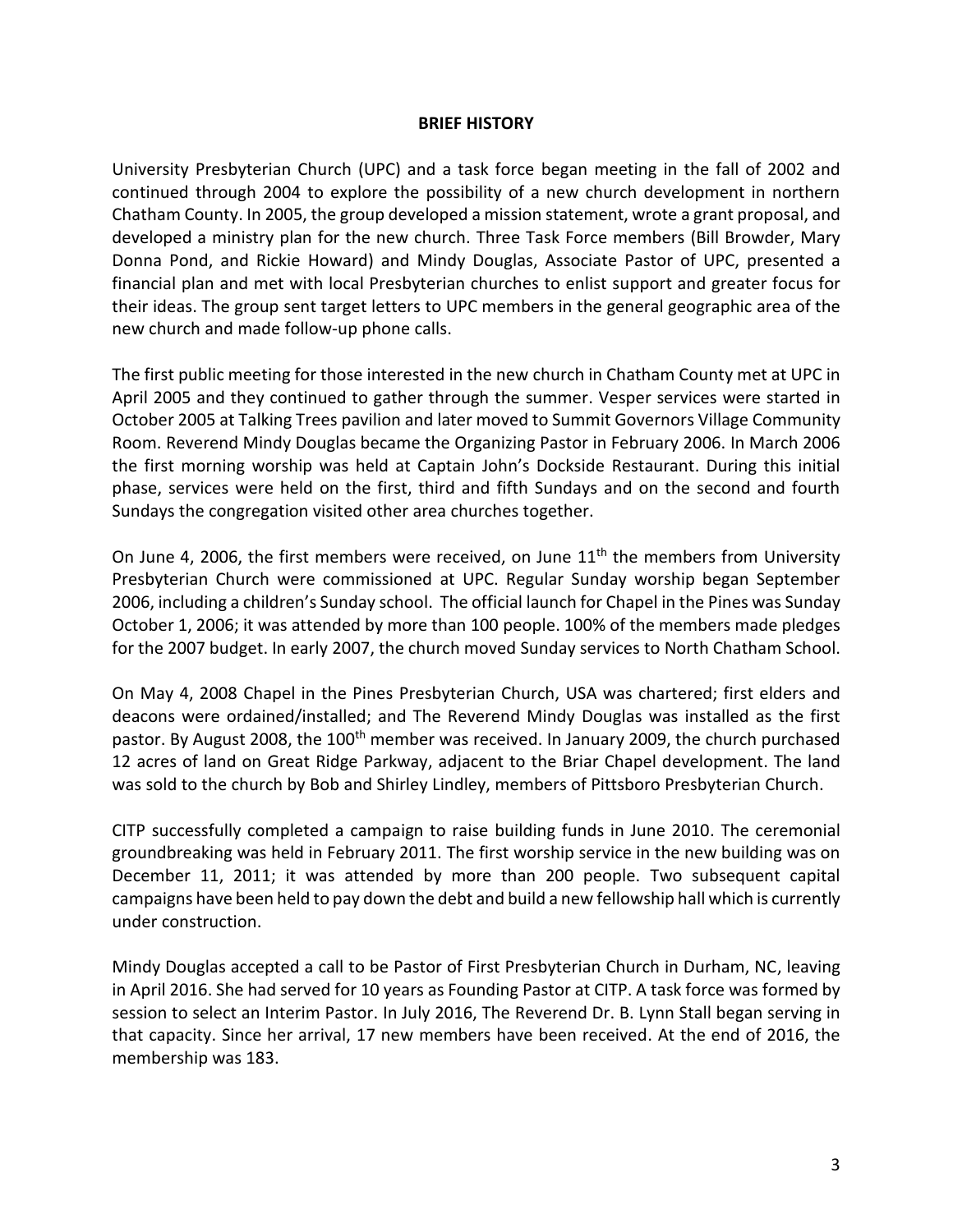



**Outside structure**

**Sanctuary**



**New Fellowship Hall**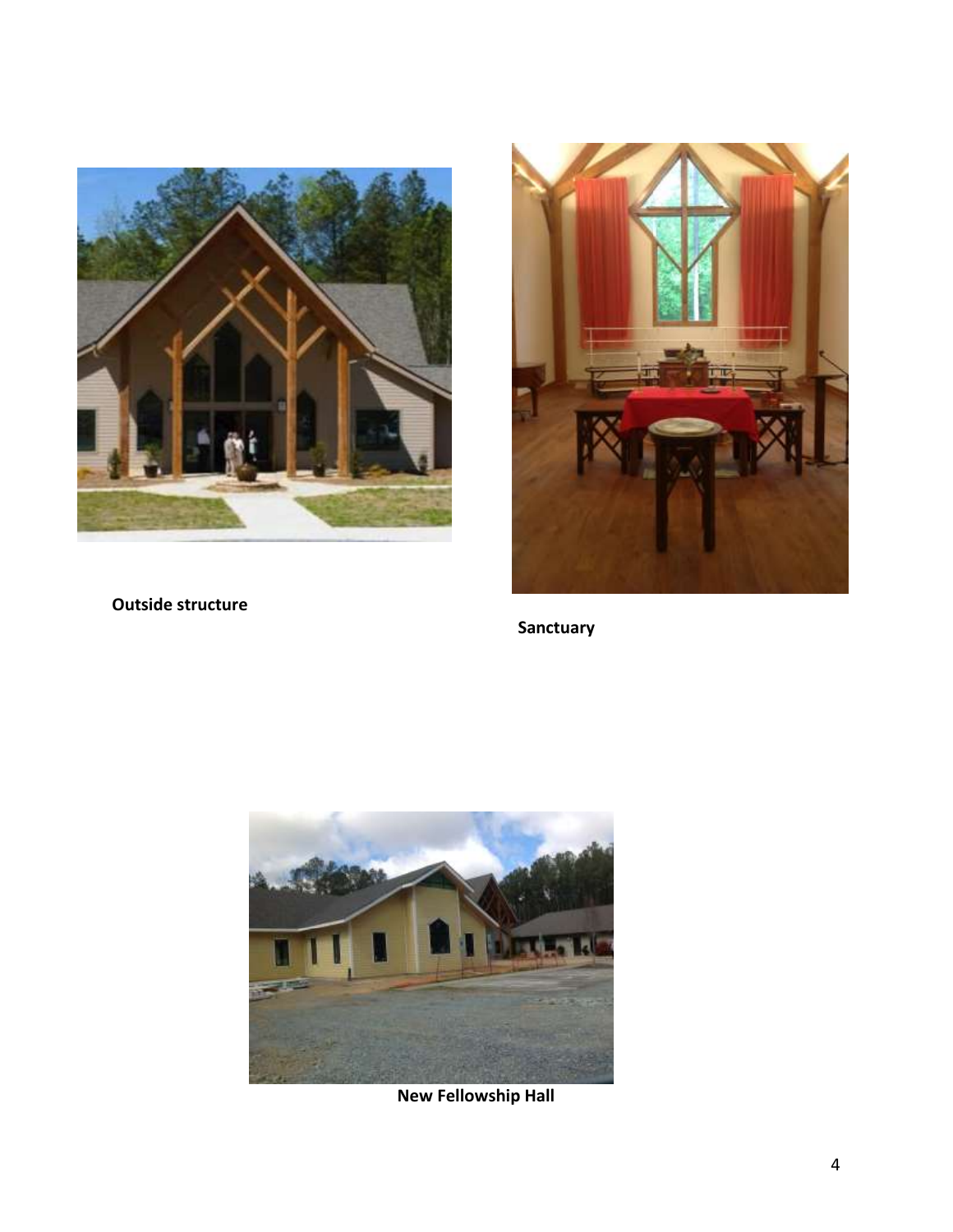#### **MISSION STUDY REPORT February 2017**

Lynn Stall began the work of an interim, getting to know the congregation and its leadership and forming a Transition Team (TT) in the fall of 2016 to develop this Mission Study, examining the church's history, its programming, its strengths and weakness, its mission and vision and the path forward. Broad input was sought through one-on-one meetings, a congregational luncheon, and a survey circulated to all members and friends.

The TT gathered several times in late 2016 and collected information from the ruling elders, deacons, staff, and other CITP leaders. Some members of the Transition Team met with parents of young children and also young adults in an informal setting to determine their needs. The TT developed a series of questions to be discussed by the congregation at table group discussions during a church luncheon. A timeline of the church's history was placed on large sheets of paper on the back wall of the sanctuary, and congregants were asked to add events and important times in the life of Chapel in the Pines.

Building on this input from the congregation, the TT formulated additional questions that were circulated electronically and by hard copy to all members and friends. The results of this input gathering was used to develop a profile of the congregation and the congregation's vision for the church and the church's role in the community. Concurrently, the TT reviewed community demographics and anticipated growth. The team studied the church's current needs and vision for future growth to determine church priorities, how to continue to enhance the personal spiritual growth for its members and friends and the needs of the congregation as the church moves out of the interim period.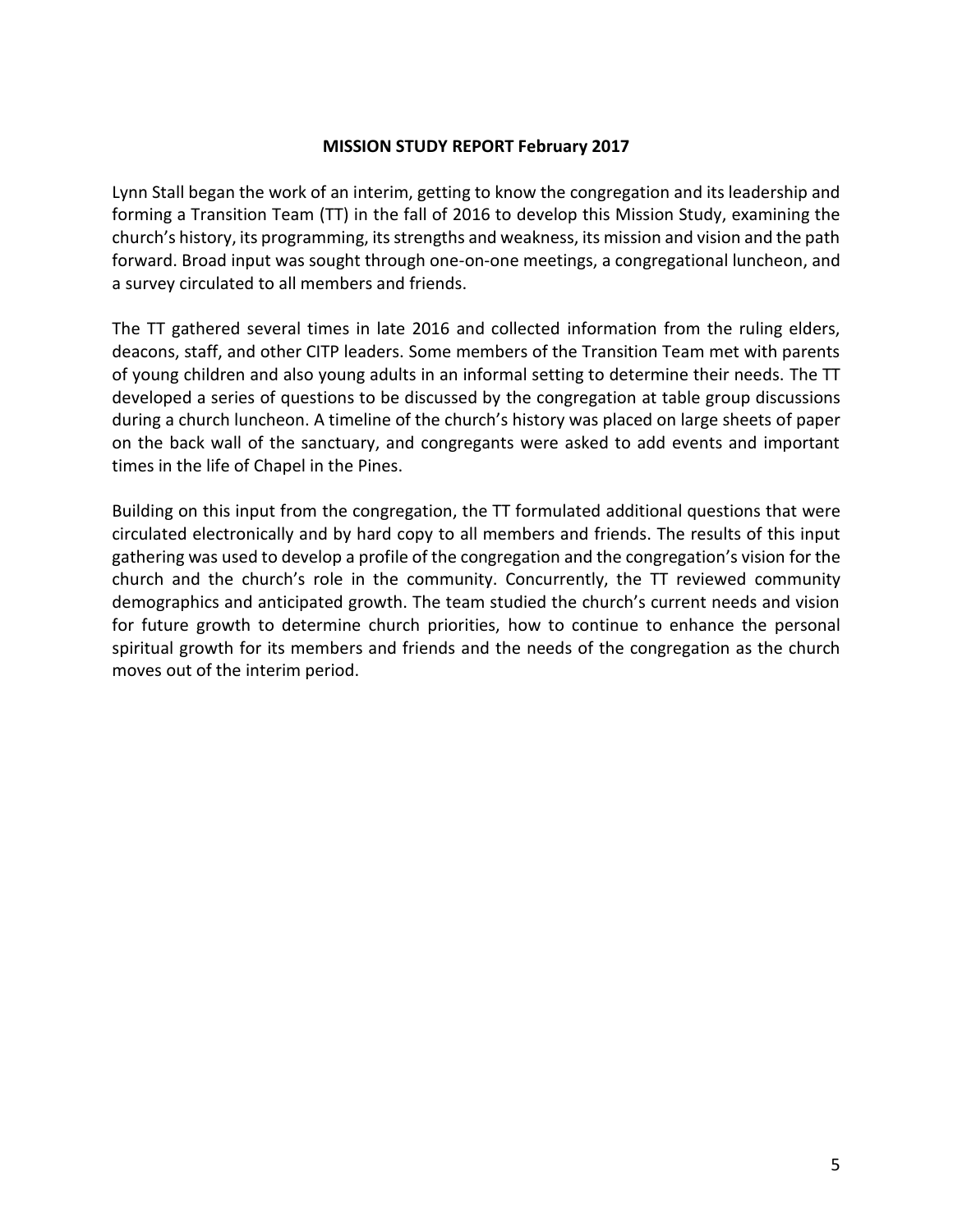#### **CONGREGATION SURVEY RESULTS**

1. What does church mean to you?

It is more than a building; it is a community, a fellowship. Noted one respondent: "It provides compassion, support, and outreach," it is that and much, much more. One member said it this way, "There are two places in my life where I feel safest, freest, and most comfortable - my home and CITP." Another said, "it is where I go for guidance, theological discussion, parsing, to hear God's words, to be with my faith community." Another said, "it is not a building but a feeling."

2. What drew you to church? Why did you stay?

Many referred to CITP's frequently-shared statement of universal welcome as what attracted them, and kept them coming, feeling the church lives up to that welcome daily. Others were drawn to the church because of its size and beauty both of which provide an atmosphere that engages worship participation. Many others were drawn to and stayed for the church's emphasis on social justice and serving the community.

3. When did you feel God's presence most clearly here?

The traditional and contemporary mixture of the service combined with the excellent sermons and the music provides a sense of God's presence for many. Others find Holy Communion, meals, and fellowship times are very meaningful. The special worship services during the seasons of Lent, Easter, Advent, Christmas, and Pentecost clearly are important in the spiritual life of many who attend. Strobilus, a music and arts series, was important to many.

4. When we are at our best, what are we doing?

Greeting people and embracing them is where the church shines. Others feel Chapel in the Pines is at its best when challenging sermons come from the pulpit charging the congregation to take Jesus' message outside the walls of the church and to make a difference in the world. This church's many programmatic activities and special projects that address the real issues of the day are important to many. The church's outreach locally and globally, providing for the *least of these,* is when the church is at its best. Some are drawn to the meals and fellowship events as they provide the chance to feel the support of their faith community and a look at who the church really is.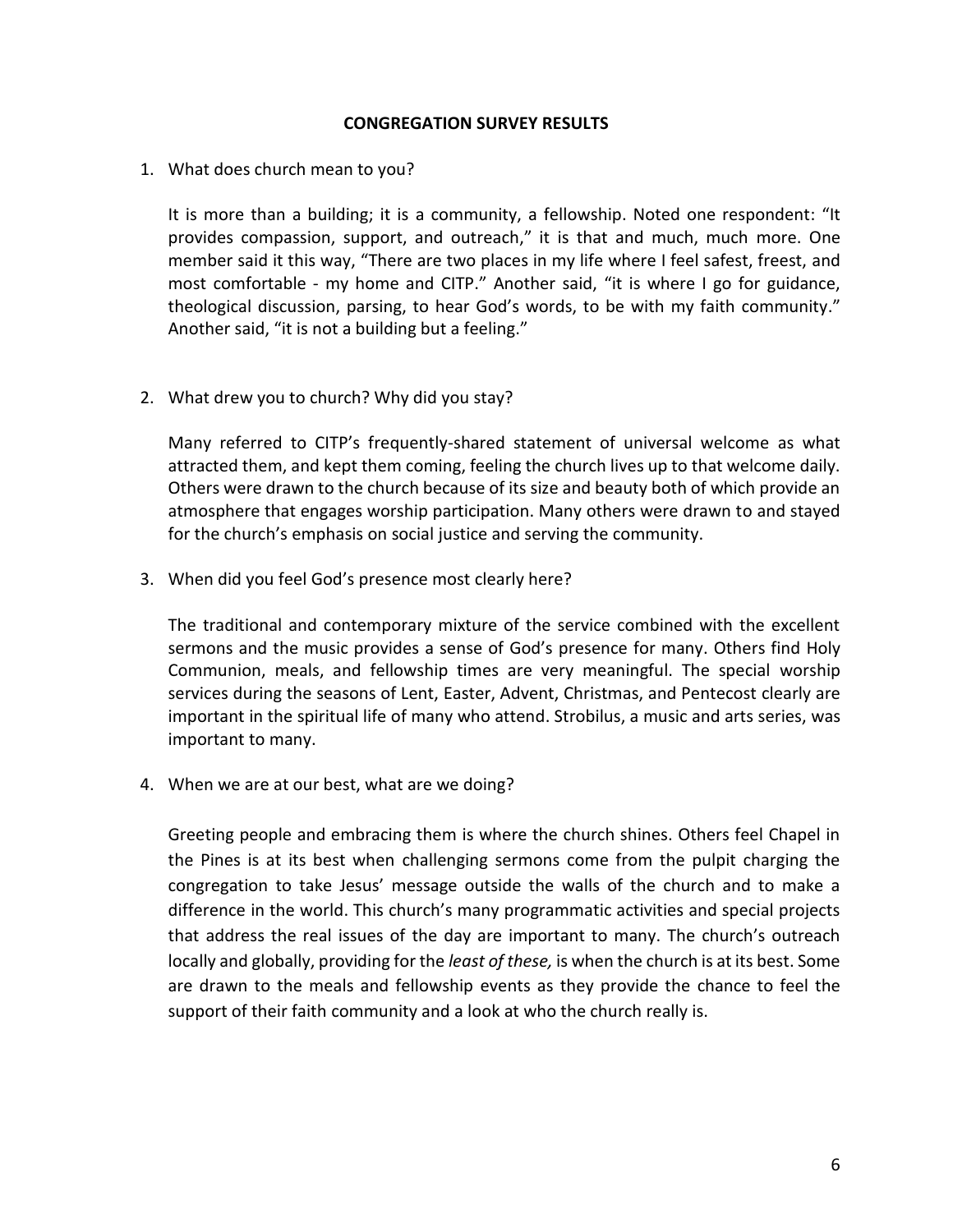## **DEMOGRAPHIC STUDY**

Chatham County North Carolina is located on the western edge of the second largest metropolitan area in North Carolina. The county is also home to Jordan Lake, with more than 46,000 acres and one of the state's top recreation areas.

Our study area is Northern Chatham and Southern Orange County. There are a number of communities in Chapel in the Pines ministry area:

- Briar Chapel has over 1,000 families
- Southern Village has 1,175 individual dwelling places
- Governor's Club has 1,182 residents
- Fearrington Village has 2,339 residents
- Carolina Meadows has 700 residents

The four North Chatham townships that are the closest to CITP are Baldwin, Center, Hadley and Williams with Chapel Hill Township (Orange County) bordering on Northern Chatham County. There are several members who live in the Durham and Chapel Hill area.

Baldwin, Center, Hadley and Williams Townships have a total population of 31,418.

- The white population is 23,319 which is 74% of the total.
- African American population is 3,191 which makes up 10% of the townships.
- Those who are Hispanic number 1083 which is 3.5%.
- There are 461 Asians which is 1.5%.
- The final category is other, comprising 3,364 and 11%.

The educational makeup of these four townships is:

| <b>TOWNSHIP</b> | <b>COLLEGE and</b><br>beyond | <b>HIGH</b><br><b>SCHOOL</b> | <b>BELOW HIGH</b><br><b>SCHOOL</b> |
|-----------------|------------------------------|------------------------------|------------------------------------|
| <b>Baldwin</b>  | 56%-3081                     | 38%-2077                     | 6%-327                             |
| Center          | 61%-4339                     | 24%-1707                     | 15%-1056                           |
| Hadley          | 49%-1458                     | 45%-1339                     | 6%-179                             |
| Williams        | 85%-11,790                   | 11%-1526                     | 4%-555                             |

#### **Chapel in the Pines Age/Race Distribution**

| <b>AGE DISTRIBUTION</b> | RACIAL/ETHIC BREAKDOWN |  |
|-------------------------|------------------------|--|
| 25 & under= 11          | White=178              |  |
| $26 - 45 = 27$          | Asian= $2$             |  |
| $46 - 55 = 20$          | Hispanic=1             |  |
| $56 - 65 = 36$          | African American = 2   |  |
| Over $65 = 89$          |                        |  |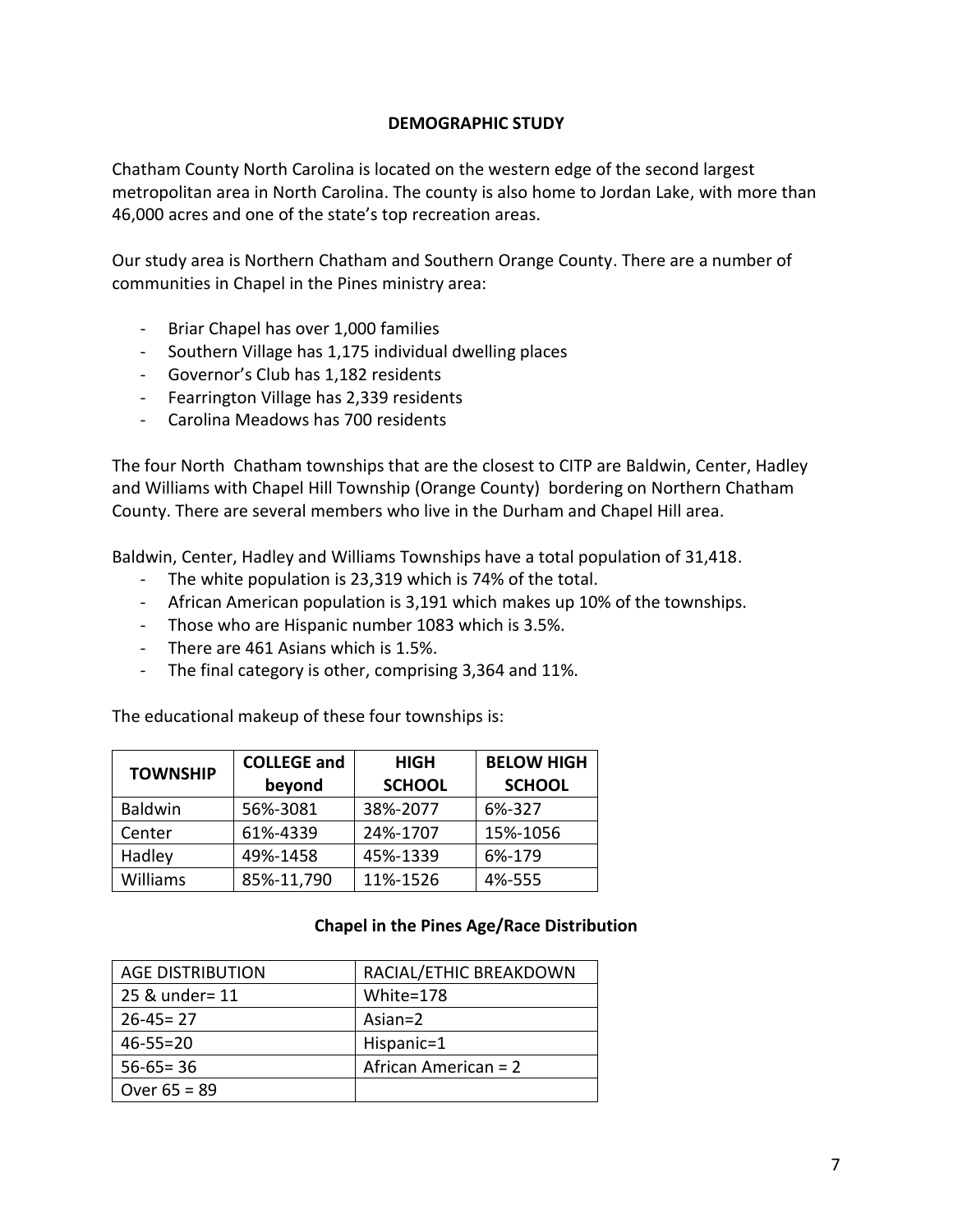

There is strong economic vitality and growth in areas surrounding Chatham County, specifically Chapel Hill, Durham, Raleigh, and the Research Triangle Park. In turn, this has contributed to the economic development in the County. There are several retirement centers located in the county which have drawn people from many parts of the country, employed many residents, and increased the level of wealth in the County.

Briar Chapel is adding a 55-plus community in the near future. Chatham Park, located just south east of Pittsboro, is zoned for 22,000 new residences. Chatham County's location makes it a prime place for continued growth.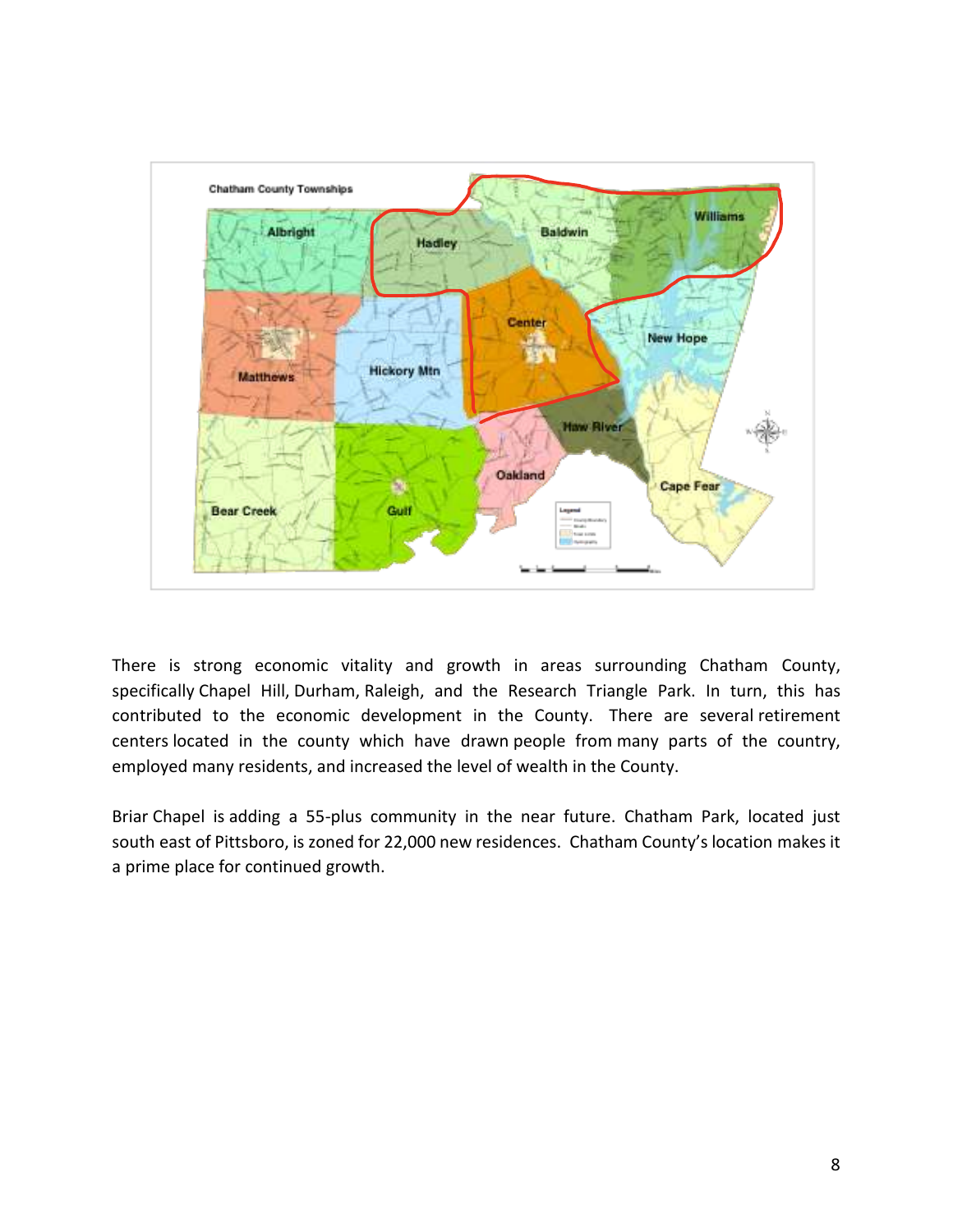## **CHAPEL IN THE PINES 2017 MISSION STUDY SURVEY**

A survey of Chapel in the Pines conducted during March 2017 showed that 52% of the respondents have attended the church for 1-5 years, while over 48% have attended for 6-10 years.

Church involvement is high with 7.3% of those responding attended church on average up to twice a month with 85.3% attended 3-4 times a month.

The amount of time spent during an average month in activities at the church other than worship is also high, with 18% spending 1-5 hours per month, 51% participating in 6-10 hours, and 16% spending 10 + hours per month.

The main reasons why people have come to CITP were:

- A sense of community and fellowship
- **Building**
- Genuineness
- Inclusiveness
- Mission and service opportunities
- Music
- Sermon
- Spiritual growth
- Welcoming
- Worship

The survey revealed that the congregation was very satisfied with the worship, adult education, charity and service to others, supporting global missions, ministry to those in need, a place for spiritual growth and fellowship opportunities. Many respondents felt more emphasis should be placed on Christian education for children and youth, sharing the Gospel with the unchurched, and helping members discover their own gifts.

About 50% of the survey respondents were very involved in nonprofit and community organizations outside of Chapel in the Pines.

The most important skills a new pastor might bring to CITP are:

- Worship, leadership and planning
- Challenging sermons
- Supporting religious education for all ages
- Outreach to new members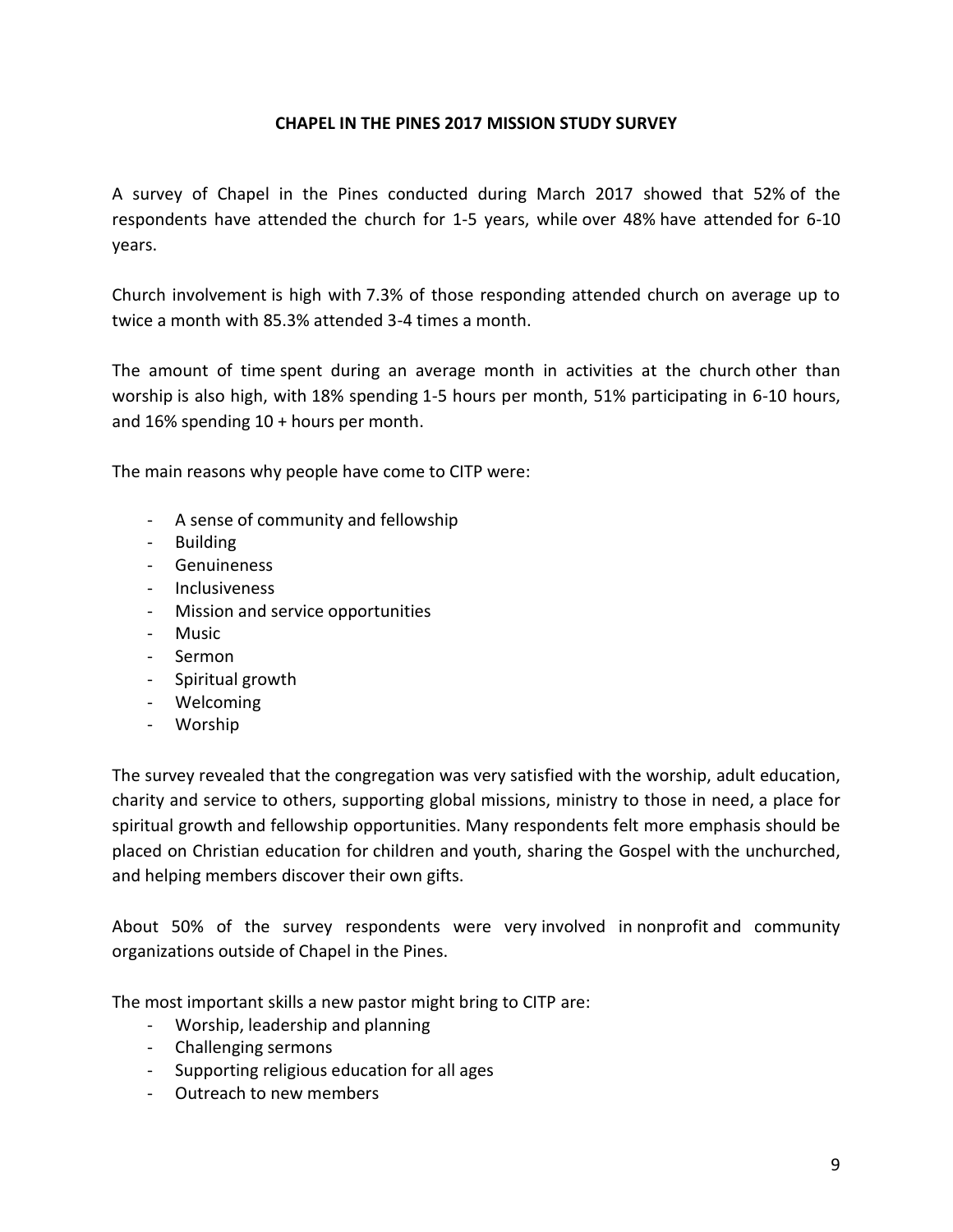- Commitment to social justice issues
- Spiritual development of members
- Counseling members

Other skills that were not quite as primary as the list above include:

- Administrative leadership
- Participate in communities and working with other churches
- Visiting the sick, home bound and bereaved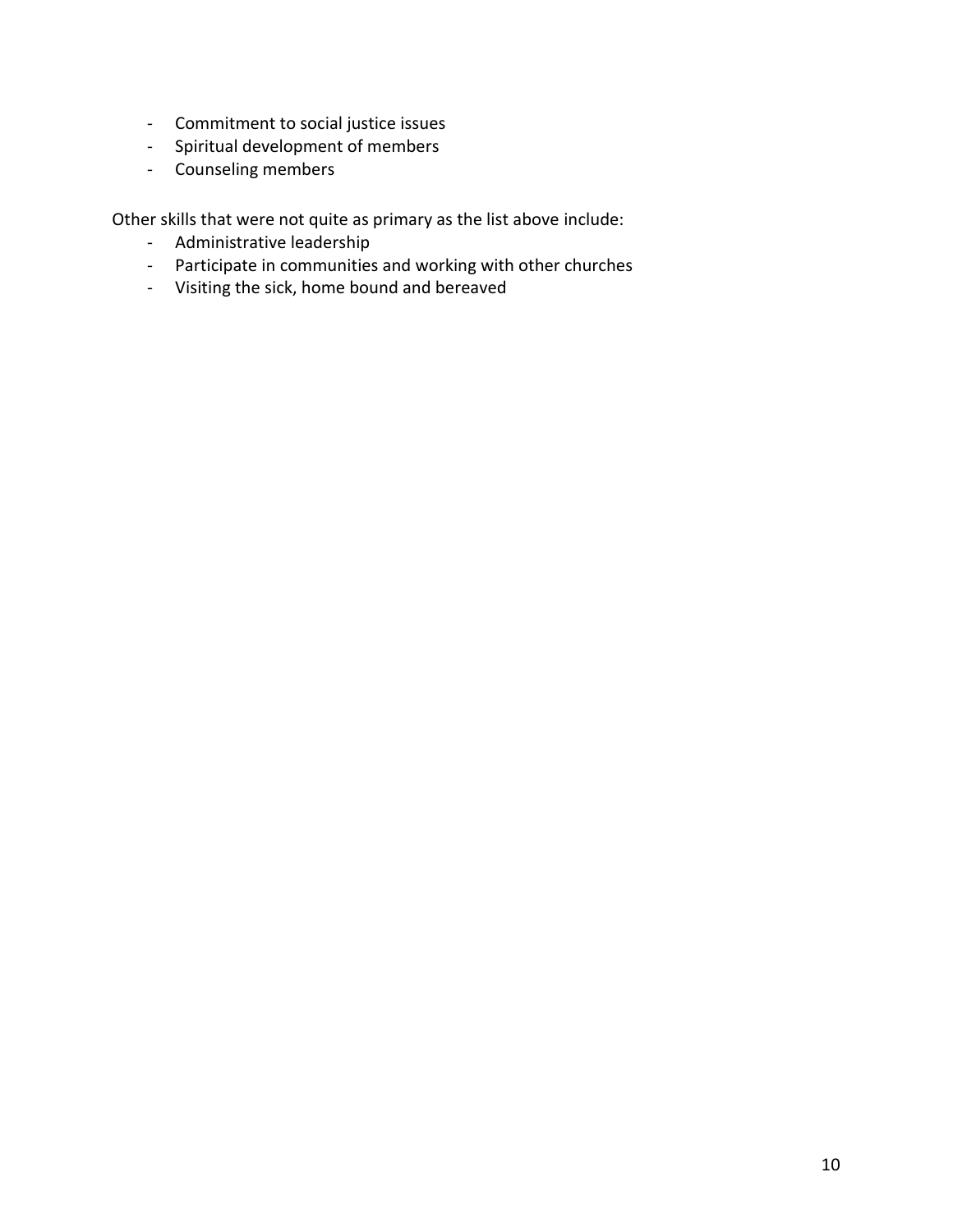## **FINANCIAL INFORMATION OF CHAPEL IN THE PINES**

- In 2016, Chapel in the Pines had revenues of \$281,432 and expenses of \$279,335 resulting in a slight surplus for the year.
- The budget for 2017 is \$283,390. Budgeted expenses will slightly exceed budgeted revenues.
- Personnel expenses will be 74% of the total expense budget which is the same as last year's actual personnel expenses.
- Other major expense categories are Administrative at 9.6% of expenses and Mission and Service (outreach) at 10.3% of the total expenses.
- We will begin to incorporate some of our mortgage payment for the new church into the budget in the second half of 2017. The plan is to incorporate an increasing amount of our total mortgage payment into the operating budget over the next four or five years.
- We have had three capital campaigns since building our new church starting in 2010. Our capital campaign last year received around \$850,000 in pledges.
- The major portion of these pledges (approximately \$420,000) will go to build a Fellowship Hall which is expected to be completed in July of this year.
- The remainder of the pledges will be to pave the parking lot (\$50,000) with the rest establishing a mortgage reserve (approximately \$350,000) to help pay for the mortgage over the next four or five years while the mortgage payments are gradually incorporated into the operating budget.
- We have had two loans from the Presbyterian Investment and Loan Program. The first was for \$92,000 and was paid in 2013 with some of the receipts from the second capital campaign that same year. The second loan was to build the Sanctuary and Office/Classrooms for \$964,000. It was converted from a construction loan to a mortgage loan in February 2012.
- The second loan is a twenty-year mortgage with a current interest rate of 4.013%. We are in the fifth year of this loan with a remaining principle balance of \$773,790. All mortgage payments so far have been from funds raised in capital campaigns.
- Our major fixed assets are as follows: 1) approximately 12 acres of land of which the current campus occupies 2 acres; the remaining 10 acres are woodland 2) current church, office, and classroom buildings including furnishing with a total cost of \$1,864,000 3) fellowship hall including furnishing with a cost of around \$450,000 when completed.
- As of January 31, 2017, we had \$581,523 in cash; the majority of which will go to pay for constructing the fellowship hall currently being built. We also have a little over \$64,000 in operating reserves from prior years.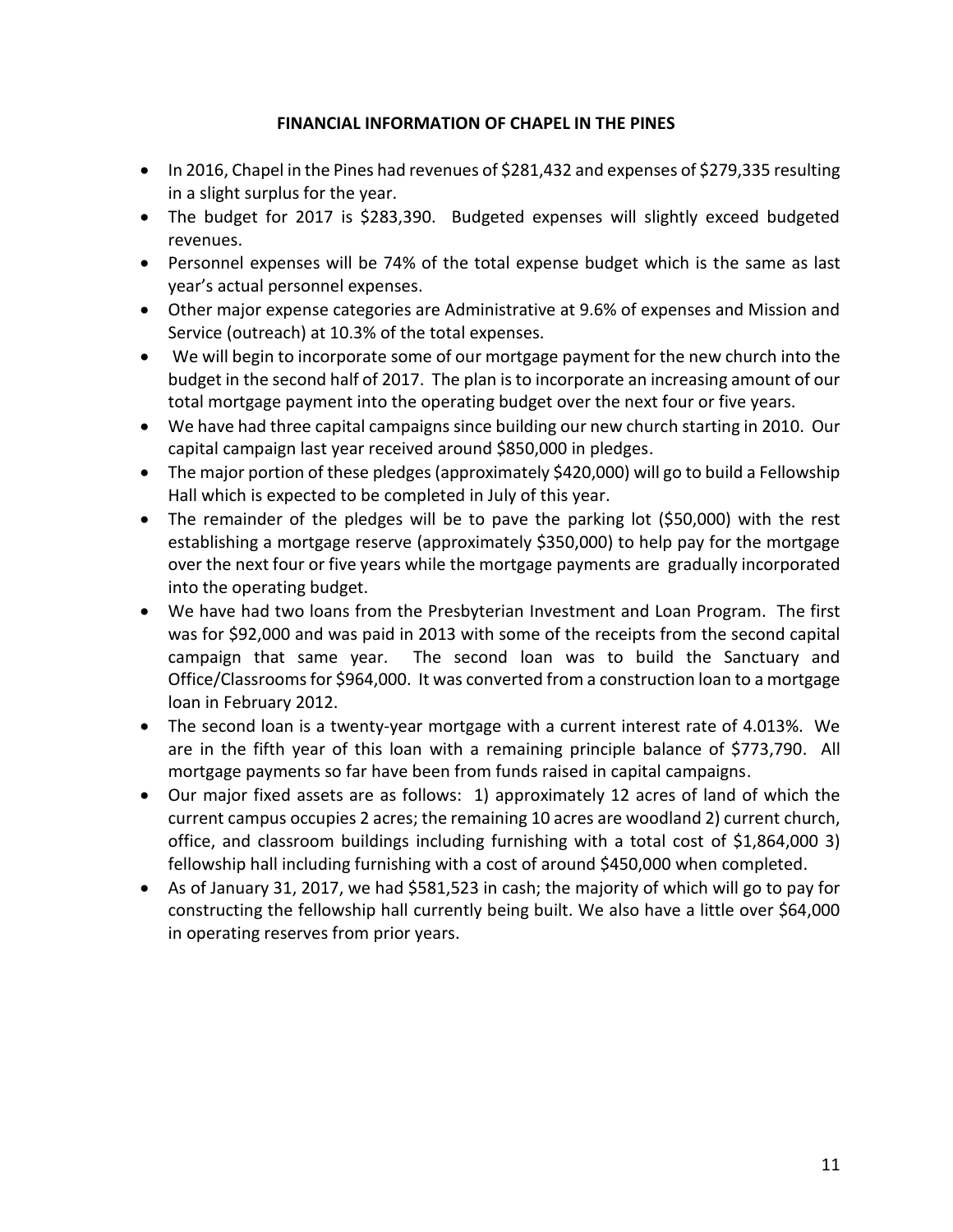### **STRENGTHS**

The Chapel in the Pines congregation sees the church's strengths as

- Being open and welcoming to all people
- Providing a place to freely worship
- Reaching out in service and friendship to the community
- Being willing to have hard conversations and discussion about the intersection of the Bible and the world; and then turning that conversation into meaningful actions

Many elaborated on these strengths.

#### **Welcome**

*Romans 15:7 – Therefore welcome one another as Christ has welcomed you, for the glory of God.* The caring commitment to openly welcome everyone has provided a space where the community can find friendly members who make them feel like family. People feel CITP is a caring and compassionate congregation, embracing new members and encouraging their participation in leadership. Placing a high value on diversity.

When visitors enter CITP, they find greeters at the door to welcome them, answer questions and make them a name tag. These tags are worn by everyone so that visitors, old and new members alike can greet each other by name. When a visitor returns the next Sunday, there is a printed name tag has been made for them to wear.

Members have a chance to talk with visitors after the service during the fellowship time that includes coffee and refreshments. Follow-up letters or cards are sent to new visitors, and regular visitors are invited to meet with the minister or a member for coffee or lunch. Classes for those interested in membership or learning more about the Presbyterian Church are offered several times during the year. Specific follow-up is conducted in several local neighborhoods, e.g. Briar Chapel and Fearrington, for anyone moving into those communities.

### **Worship**

### *Psalm 29:2b- Worship the Lord in the splendor of holiness.*

The church's worship provides a sanctuary for learning and spiritual growth. The welcoming music ministry is an inspiration to many and was often cited as a reason for coming to CITP. Challenging sermons and the mixture of traditional and progressive liturgy is an uplifting experience for the congregation.

Worshipers participate through the choir, hand bells, and numerous sung responses throughout the service. Ushers and lay readers assist in the service as well. Holy Communion is served by elders who speak to everyone by name as they receive the sacrament through intinction.

A rotating group of volunteers leads the time with children, at the conclusion of which children can leave for children's church. Activity bags are provided for those children who prefer to remain in worship.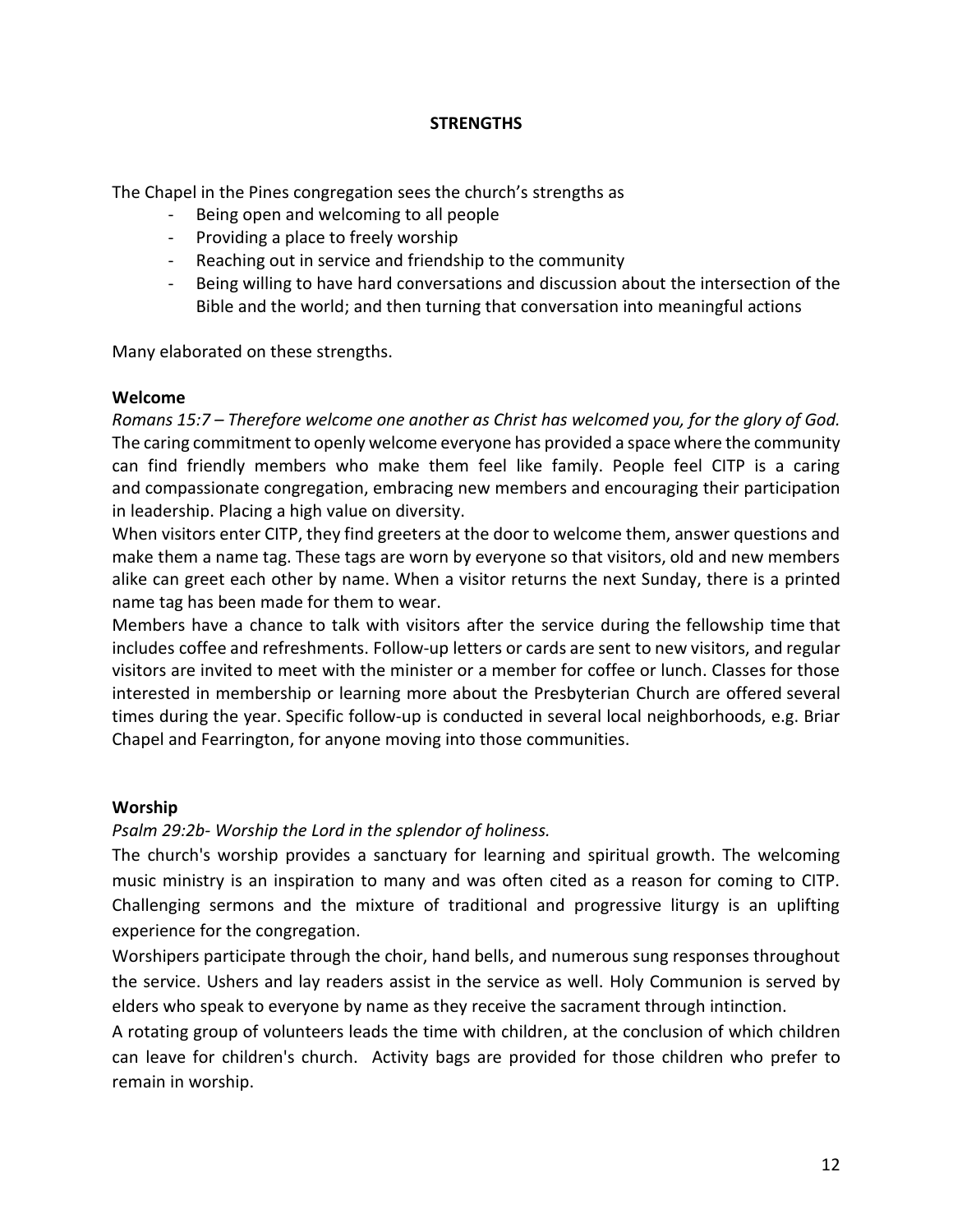The church is wheelchair accessible and the sanctuary is hearing loop equipped. Members unable to travel receive Holy Communion in their homes.

## **Witness**

*Isaiah 6:8 Then I heard the voice of the Lord saying, "Whom shall I send, and who will go for us?" And I said, "Here am I; send me!"*

*1 Peter 4:10 Like good stewards of the manifold grace of God, serve one another with whatever gift each of you has received.*

CITP has had a commitment to the community since its first days. The church emphasizes social justice and a variety of outreach opportunities to the local community as well as global involvement.

CITP community outreach includes a partnership with Habitat for Humanity to provide funds and volunteers to build affordable housing in Chatham County. Members help run the Take and Eat food pantry and distribute children's books to local families through the CITP sponsored Take and Read program.

Members are active at the Farm at Penny Lane, a community mental health facility for disabled adults. The church helped provide funds for the Farm's mobile medical van. For the last two years, volunteers have partnered with an African American church to tutor local school children. Recently, members have helped bring the Racial Equity Institute workshop to Chatham County and other volunteers spend two Sunday afternoons every month working with young women at a youth correctional facility.

CITP hosts the Strobilus performance series at the church. A wide variety of musical, dance and dramatic performances are offered to the community free of charge with a small suggested donation.

Individual members are also active in a wide array of activities with local nonprofit and community organizations. This is a church that is committed to taking the gospel into the community.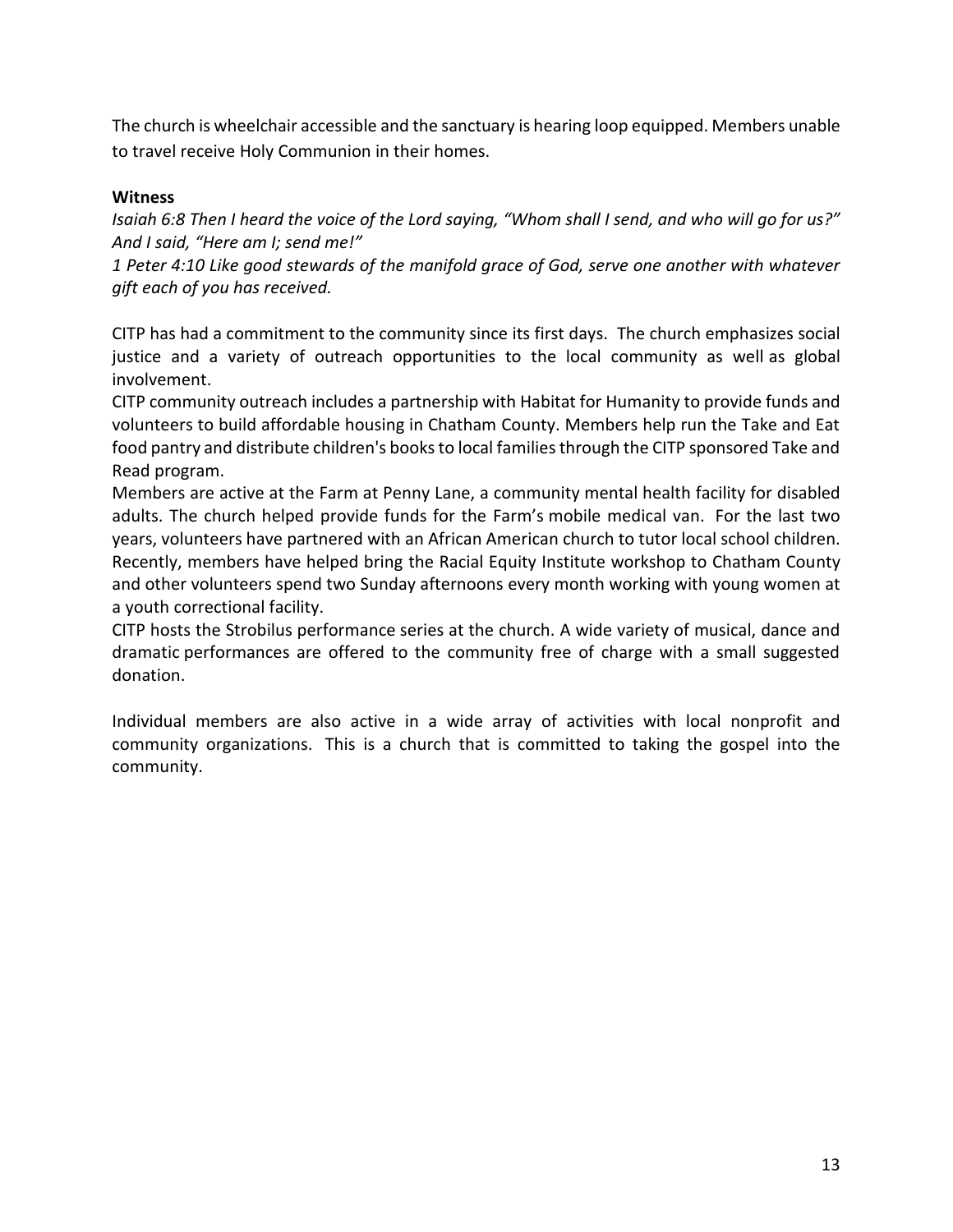### **FOCUS FOR THE FUTURE**

Several areas have been identified as areas of needed focus:

- Building use and debt
- Children and Youth Ministry
- Visibility and Growth of membership

## **Building Use and Debt**

Although the church is new and the addition of the fellowship building provide us with a wonderful space, there are certain challenges to overcome. The church needs to intentionally use the facilities as a space for the community. From its beginning, CITP planned to invite the community to use the beautiful facilities, not only because this fits the church's mission, but also because it increases visibility.

Many have mentioned the size of the debt in general and several mentioned it in relation to the number of folks available to pay the debt off. There is concern about developing budgeting that incorporates debt repayment into the operating budget.

### **Children and Youth Ministry**

The congregation believes we need to reach out more consistently to the community with a special emphasis on focusing on younger families and children and youth, including ways other than the traditional Sunday school model. The church needs new ministry ideas that challenge the congregation to fully understand and implement the most appealing children and youth programs.

### **Visibility and Growth of Membership**

The church is not as visible as many would like. There is a need to let people know the church is here. Alternate kinds of messaging using social media should be examined. It is hoped that CITP can accomplish this through the use of alternative means of social media, paving the church parking lot, reaching out in more one-on-one ways to visitors and neighbors, and using better street signage. The church has begun focusing on close neighborhoods with personal outreach. People would like to see more signage.

Now is the time for all of the people of Chapel in the Pines to remember that they are God's stewards, that worship is only as strong as they are, that they are the outreach, embody the welcome, and drive the mission and success of God's church in the world.

We want to be a place of hospitality, always welcoming all people to our church and faith community. We dream about being partners with other churches and other agencies in Chatham County by modeling God's love to care for others in our community in the church and outside of the church.